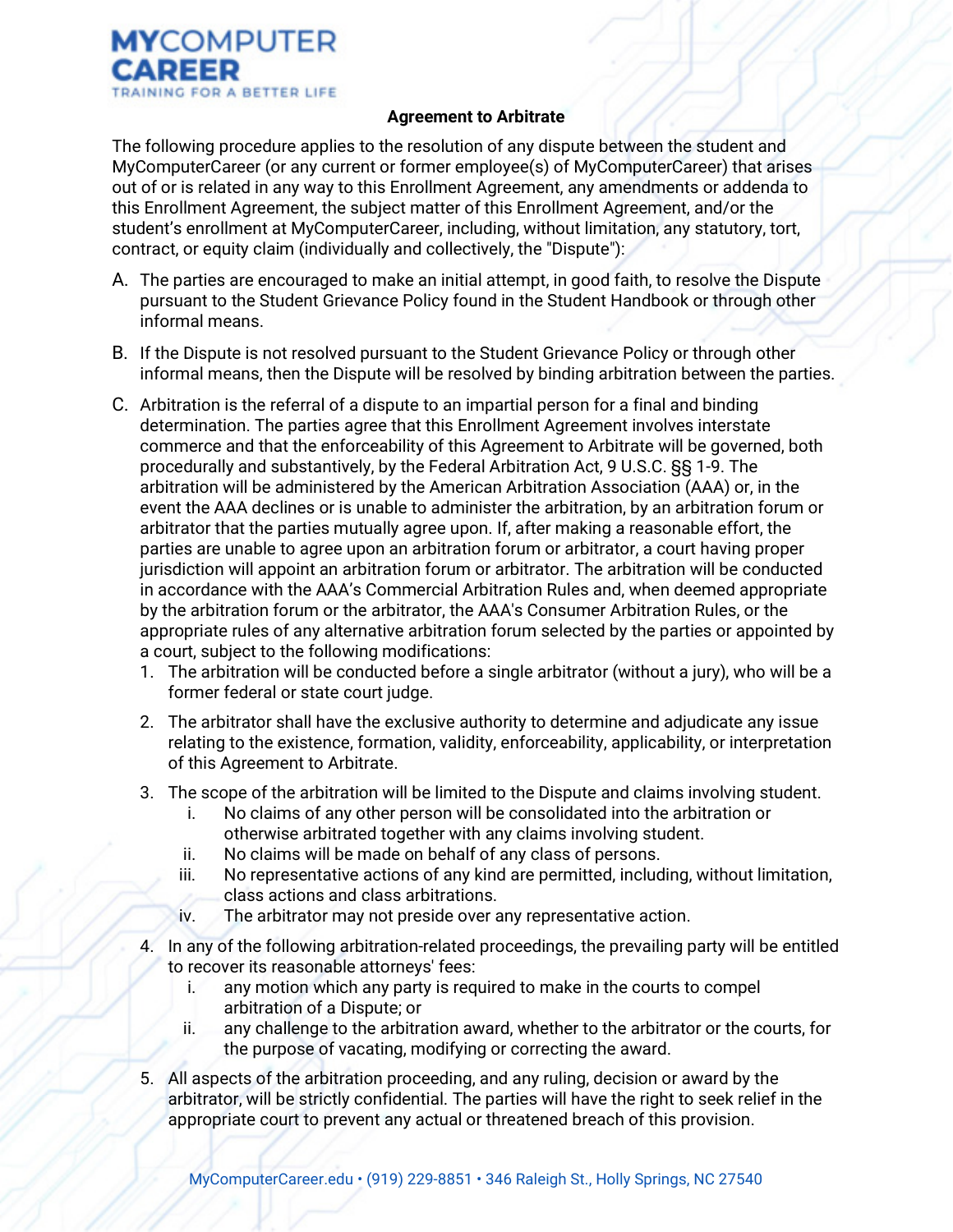6. If any provision of this Agreement to Arbitrate or its application is invalid or unenforceable, that provision will be severed from the remainder of Agreement to Arbitrate and the remainder of this Agreement to Arbitrate will be binding and enforceable.

The AAA's Commercial Arbitration Rules, the AAA's Consumer Arbitration Rules, and other information regarding the AAA's arbitration procedures are available from the AAA, which can be contacted by telephone at (800)778-7879 or through its website at www.adr.org.

As required by 34 C.F.R. § 685.300(e) and (f), regulations promulgated by the United States Department of Education in 2016, we agree to the following modifications of this Agreement to Arbitrate, but only to the extent and so long as the regulations requiring the modifications remain in effect. To the extent either regulation is declared invalid by a court of competent jurisdiction or is rescinded by the United States Department of Education, the modification associated with the invalidated or rescinded regulation shall immediately become null and void:

Modification Required by 34 C.F.R. § 685.300(e). We agree that neither we nor anyone else will use this agreement to stop you from being part of a class action lawsuit in court. You may file a class action lawsuit in court or you may be a member of a class action lawsuit even if you do not file it. This provision applies only to class action claims concerning our acts or omissions regarding the making of the Direct Loan or the provision by us of educational services for which the Direct Loan was obtained. We agree that only the court is to decide whether a claim asserted in the lawsuit is a claim regarding the making of the Federal Direct Loan or the provision of educational services for which the loan was obtained.

Modification Required by 34 C.F.R. § 685.300(f). We agree that neither we nor anyone else will use this agreement to stop you from bringing a lawsuit concerning our acts or omissions regarding the making of the Federal Direct Loan or the provision by us of educational services for which the Federal Direct Loan was obtained. You may file a lawsuit for such a claim or you may be a member of a class action lawsuit for such a claim even if you do not file it. This provision does not apply to lawsuits concerning other claims. We agree that only the court is to decide whether a claim asserted in the lawsuit is a claim regarding the making of the Federal Direct Loan or the provision of educational services for which the loan was obtained.

## General Contract Provision

Nature of Agreement. This Enrollment Agreement is a legally binding contract. Together with any documentation concerning financial arrangements with MyComputerCareer to pay costs relating to the

Program of Study, this Enrollment Agreement constitutes the entire agreement between student and MyComputerCareer in connection with the subject matter hereof and supersedes all prior and contemporaneous agreements, negotiations, discussions, arrangements or understandings with respect to such subject matter. The MyComputerCareer Catalog is not a contract or otherwise part of the agreement between MyComputerCareer and MyComputerCareer. In the event any aspect of this Agreement is inconsistent with the MyComputerCareer Catalog, this Agreement governs. All pages and provisions of this Enrollment Agreement are binding upon MyComputerCareer only when the Enrollment Agreement is accepted, signed, and dated by an authorized representative of MyComputerCareer.

**Governing Law.** This Agreement shall be construed according to North Carolina law, without regard to its conflicts of laws provisions. Wherever there is any conflict between any provision